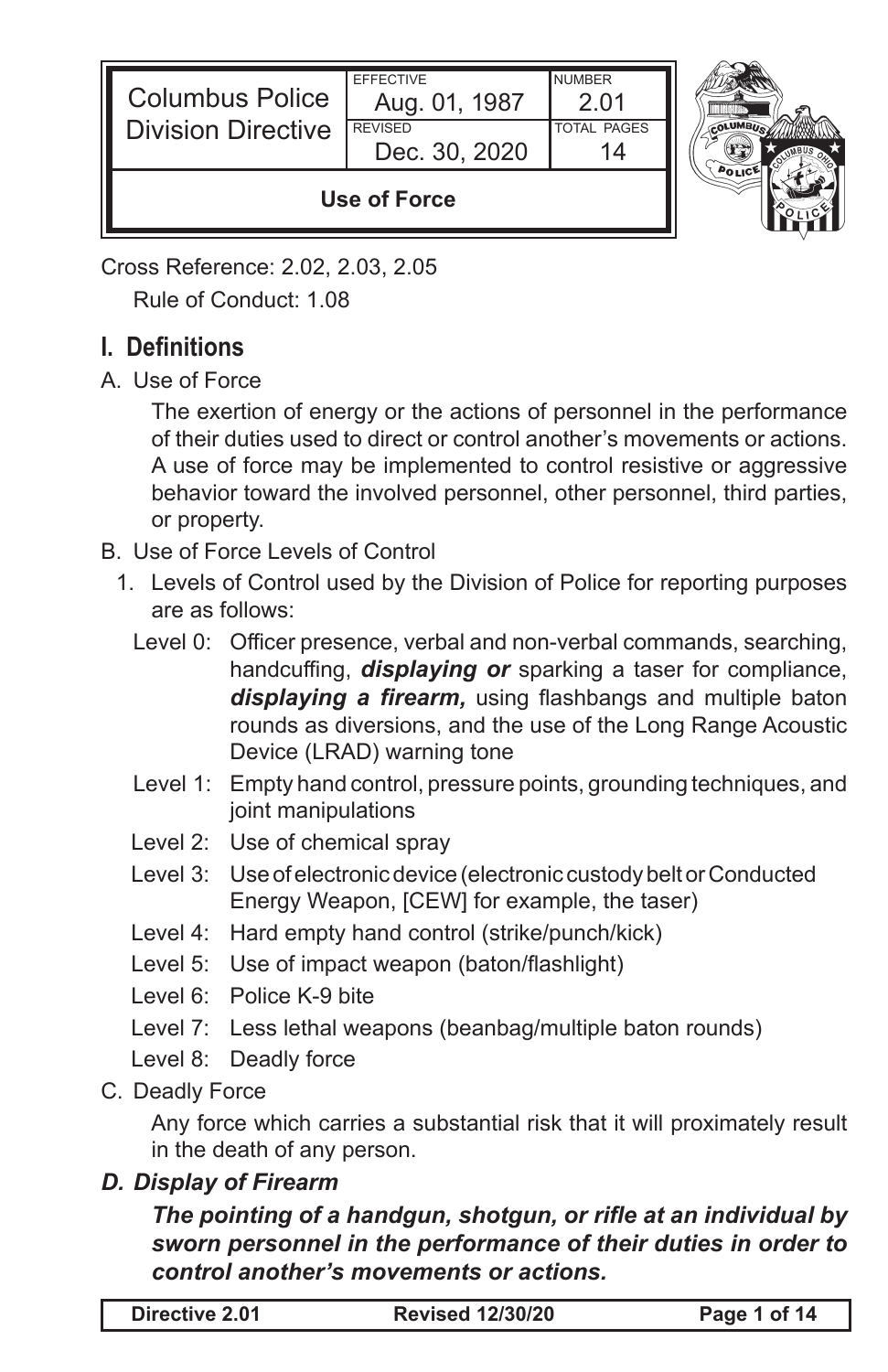- *E.* Injury
	- 1. For the purposes of this directive, injuries are classified as follows:
		- a. Minor Injury

An injury that does not require transport to a medical facility.

b. Serious Injury

An injury that requires transport to a medical facility for treatment.

Note: If a Division supervisor classifies an injury as minor, refusal at the county jail does not require a Use of Force-Injury to Prisoner administrative investigation.

### *F. Display of Taser*

*The pointing of the taser at an individual by sworn personnel in the performance of their duties in order to control another's movements or actions.*

- *G.* Taser *Functions* 
	- *1. Sparking the taser for compliance; or*
	- *2. Using the taser for:*
		- *a.* One full or partial five-second *application* cycle*, or multiple cycles* of the taser*, or*
		- *b. Drive-stun application(s).*

# **II. Policy Statements**

- A. General
	- 1. Sworn personnel shall attempt to de-escalate a situation by using trained techniques, such as building rapport, communication skills, maintaining a safe distance, utilizing a barrier, etc., when it is safe to do so.
	- 2. It is well established that police officers may use force to effect an arrest, to defend themselves, or to defend others. An officer should not desist from any official duty merely because resistance is offered.
	- 3. Sworn personnel shall not use more force than is reasonable in an incident. Factors to be considered when determining the reasonableness of a use of force include:
		- a. The severity of the crime at issue.
		- b. Whether the subject poses an immediate threat to the safety of the officer or others.
		- c. Whether the subject is actively resisting arrest.
		- d. Whether the subject is attempting to evade arrest by flight.
	- 4. Sworn personnel shall not use any force for a retaliatory or punitive purpose.
	- 5. Sworn personnel who witness another officer utilize force which is unlawful, excessive, or violates Division policy shall intervene to stop the officer's actions.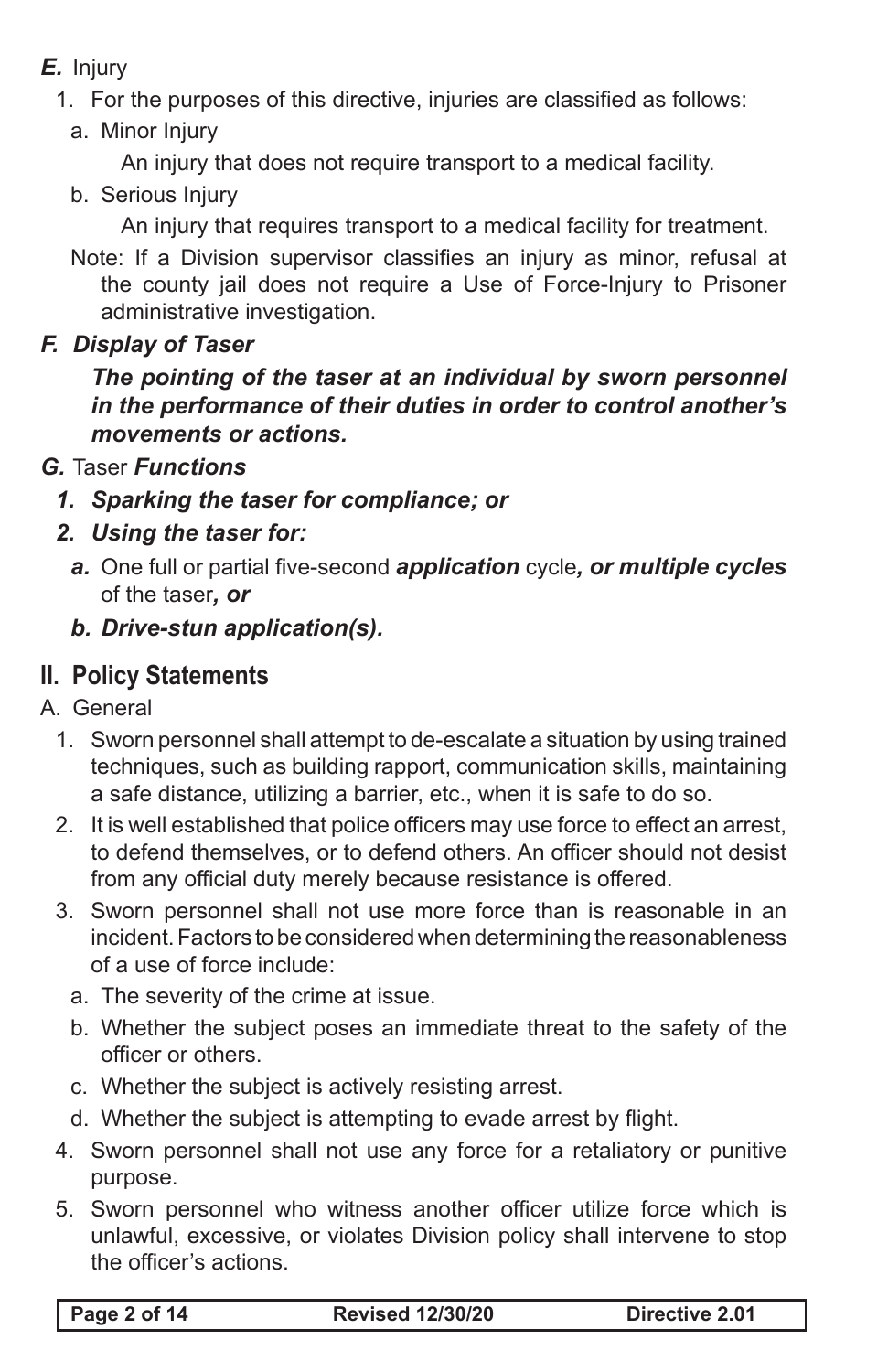- 6. Force may be used during a medical emergency if:
	- a. The person experiencing a medical emergency is incapable of making a rational decision under the circumstances and poses an immediate threat of serious harm to him or herself or others.
	- b. Some degree of force is reasonably necessary to minimize the immediate threat.
	- c. The force being used is reasonably necessary under the circumstances.
- 7. Sworn personnel should take into consideration an unarmed person's known mental health status prior to using force.
- 8. Officers shall use their training and tactics to guide them through a use of force incident.
	- a. The preferred response to resistance and aggression is a trained technique reasonable for the circumstances. However, during a situation involving the infliction or threatened infliction of serious physical harm, the use of an untrained response may be reasonable to end the threat and survive the encounter. The proper exertion of physical force used to control the subject shall be consistent with Division policy.
	- b. Chokeholds and neck restraints are prohibited. These untrained techniques are considered a deadly use of force and shall only be used in a life threatening situation *when* deadly force is justified.
	- c. When attempting to control a grounded suspect, any pressure used shall be placed on the shoulder or the middle of the back, not intentionally on the neck. If at anytime during the struggle pressure is unintentionally placed on the neck, officers shall readjust their positioning. Once the suspect is handcuffed and compliant, officers shall place the individual in an upright position as soon as it is safe to do so. *Officers who observe pressure being placed on a suspects neck or an officer failing to move a suspect to an upright position, once it is safe to do so, shall intervene to correct the officer's actions.*
- 9. All uses of force shall be reported consistent with Division policies. Involved personnel shall notify an available on-duty Division supervisor in the following descending order:
	- a. Their immediate supervisor;
	- b. Another sworn supervisor within their chain of command; or
	- c. Any other sworn Division supervisor who may personally conduct the investigation or notify a supervisor in the involved officer's chain of command to conduct the investigation.
- *10.The Organizational Accountability Lieutenant shall send a quarterly report to commanders/bureau managers, and above, that details the utilization of the electronic Display of Firearm/Taser Record.*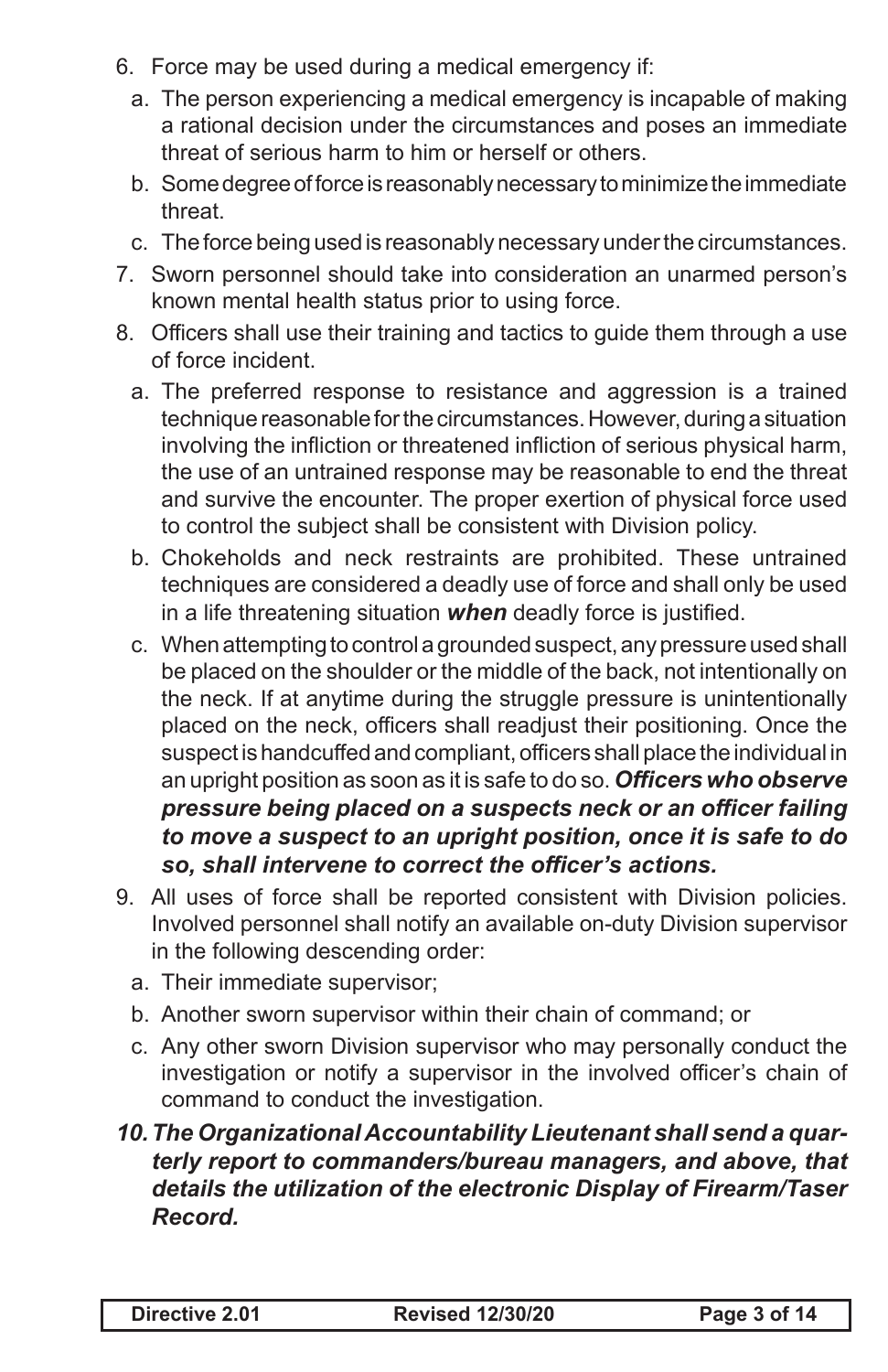- *a. Commanders should review the Display of Firearms/Taser report and forward it to the supervisors within their bureau.*
- *b. Civilian managers should forward the report for their sworn personnel and request it be reviewed by a sworn commander within their subdivision.*
- *c. Immediate supervisors should use the quarterly Display of Firearm/Taser report to analyze the compliance of their personnel.*
- *11.* The Internal Affairs Bureau (IAB) shall forward a monthly report to the Training Bureau that summarizes all Level 2 through Level 8 Use of Force Reports, form U-10.128, received.
- *12.*The Training Bureau shall review the monthly summary of Use of Force Reports received from IAB along with the original Levels 0 and 1 Use of Force Reports to monitor techniques for their effectiveness and to make approved changes in trained techniques and lesson plans.
- *13.*All sworn Division personnel shall receive annual in-service training in the Division's use of force policy.
- *14.*Division supervisors conducting use of force investigations shall photograph involved persons as detailed in the Supervisor's Manual.
- *15.*Restrictions on Supervisors Conducting Investigations
	- a. Division supervisors who actively participate in or order a use of force shall not conduct any subsequent investigation. This restriction does not apply to tactical situations, such as those involving SWAT, In-Tac, or field forces.
	- b. When a Division supervisor is prohibited from conducting the investigation, the involved supervisor's immediate supervisor or, if unavailable, another Division supervisor of a higher rank than the involved supervisor shall be contacted. The contacted supervisor may conduct the investigation or may assign it to an alternate supervisor.
- *16.*If requested, IAB shall conduct an administrative investigation.
- Note: Personnel who are the focus of a criminal investigation may invoke their constitutional rights. This does not apply if the investigation is strictly administrative in nature. Information compelled from the focus employee in an administrative investigation shall not be shared with, or in any manner released to, any unit conducting a criminal investigation, except as pursuant to the Ohio Public Records Act.
- B. Deadly Force
	- 1. Sworn personnel may use deadly force when the involved personnel have reason to believe the response is objectively reasonable to protect themselves or others from the imminent threat of death or serious physical harm.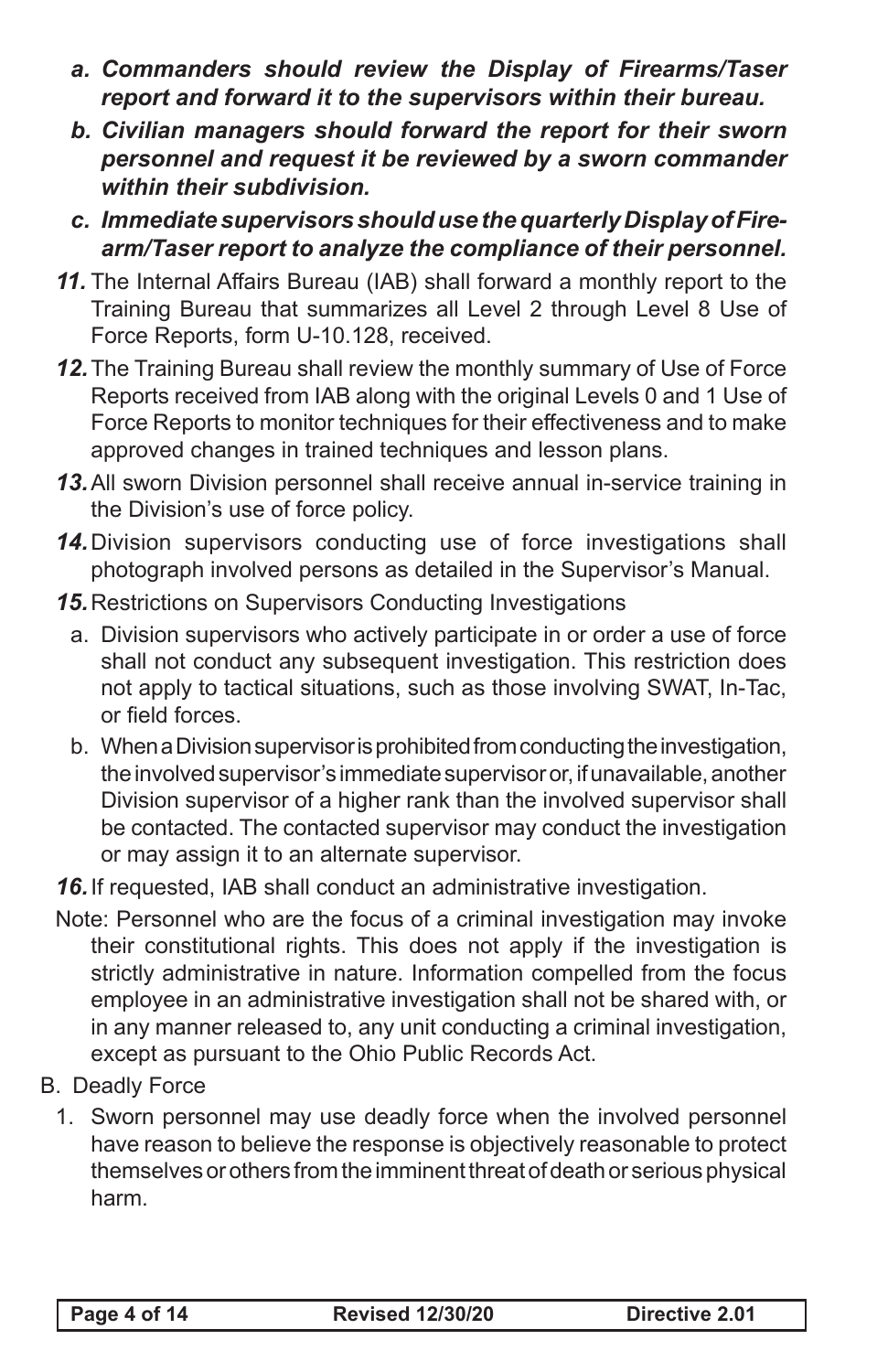- 2. Sworn personnel may use deadly force upon a human being to prevent escape when there is probable cause to believe that the subject poses an immediate threat of serious physical harm to others.
- 3. Sworn personnel not in a vehicle should avoid intentionally positioning themselves in a direct path of a moving vehicle.
	- a. Sworn personnel vulnerable to being struck by a moving vehicle should take evasive action.
	- b. Sworn personnel may fire a weapon at the driver or occupant of a moving vehicle or from a moving vehicle only when there is an articulable, reasonable belief that the subject poses an immediate threat of death or serious physical harm to him or herself or others.
	- c. Sworn personnel should not extend their displayed firearm inside the passenger compartment of an occupied vehicle.
	- d. Sworn personnel should attempt to immobilize a vehicle prior to attempting a trained vehicle extraction technique. Sworn personnel should avoid reaching inside the passenger compartment of an occupied vehicle.

Note: Reaching into an occupied vehicle can place an officer in grave danger.

- 4. If reasonable, sworn personnel should give a verbal warning of the intention to use deadly force.
- 5. While sworn personnel have an affirmative duty to use that degree of force reasonable to protect human life, the use of deadly force is not reasonable merely to protect property interests. Only under circumstances where it is reasonable to believe an infliction or threatened infliction of serious physical harm to human life exists is the use of deadly force justified.
- 6. The use of deadly force by sworn personnel should not create a danger to the public that outweighs the benefits of its use.
- 7. Sworn personnel shall not fire a warning shot unless there is justification to use deadly force and should ensure that:
	- a. There are no bystanders in the line of fire or who could move into the line of fire; and
	- b. The backstop is reasonably likely to contain or stop the discharged bullet.
- 8. Facts unknown to sworn personnel at the time deadly force is used cannot be considered in determining whether the involved personnel acted in conformity with this policy.
- 9. Investigations of uses of force resulting in death shall be forwarded to the county prosecutor in the county in which the incident occurred. That prosecutor will determine if the case will be presented to a grand jury.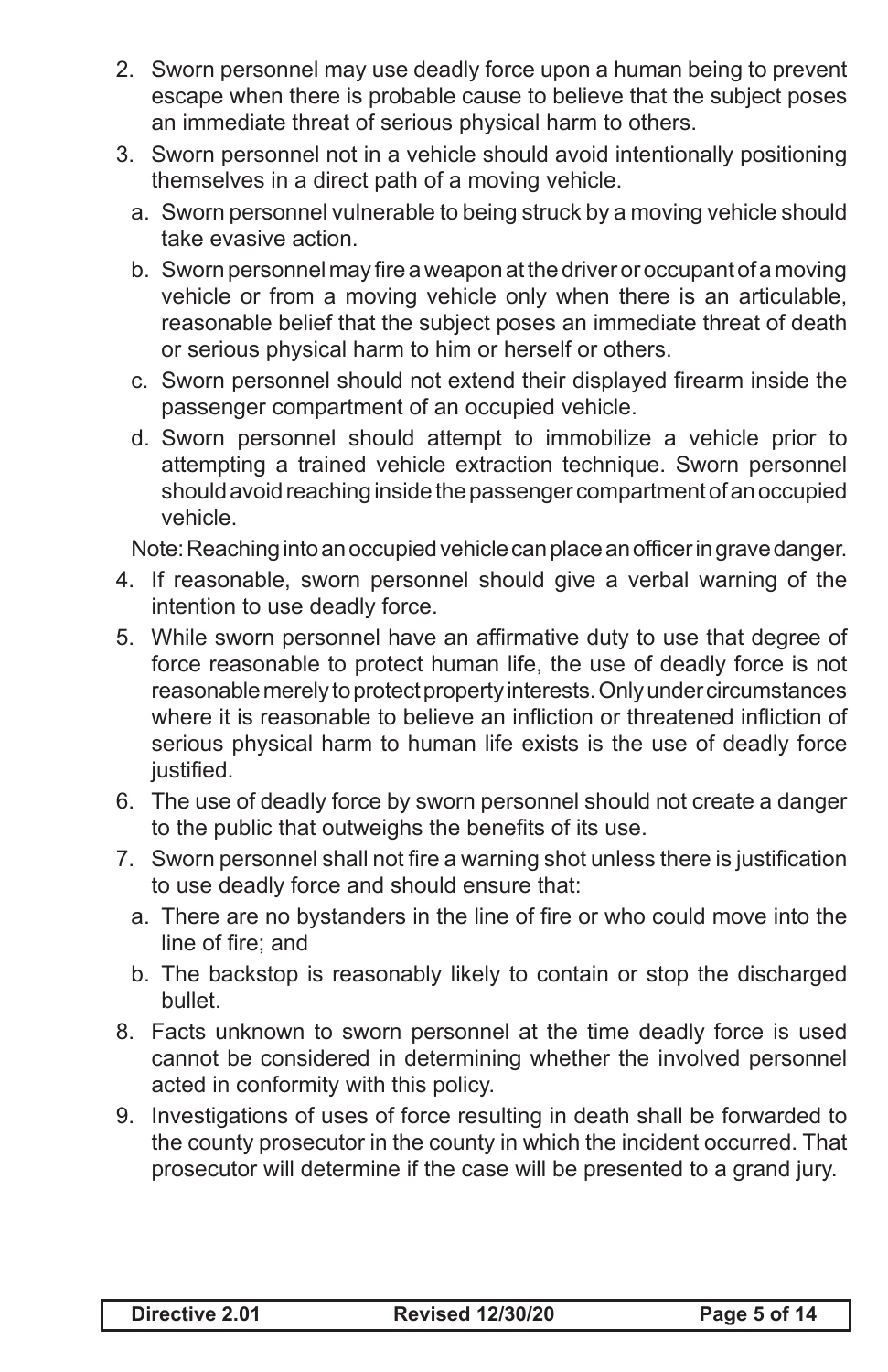# **III. Procedures**

- *A. Level of Control 0 Display of Firearm/Taser*
	- *1. Involved Personnel*

*Complete a Display of Firearm/Taser Record in the electronic reporting system by the end of your shift or by the beginning of your next shift if the incident occurred outside of assigned duty hours.*

#### *Note: For tactical operations, the responsible sergeant will ensure that one Display of Firearm/Taser form is completed for the unit.*

- *B.* Level of Control 0 *-* Sparking a Taser for Compliance *or* Level of Control 1 with No Injury
	- 1. Involved Personnel

Complete a Use of Force Report and forward it to your immediate supervisor by the end of your shift or by the beginning of your next shift if the incident occurred outside of assigned duty hours. If your immediate supervisor is unavailable, forward the report to any on-duty supervisor within your chain of command.

- 2. Investigating Supervisor
	- a. Review and sign the Use of Force Report.
	- b. Forward a copy of the report to the immediate supervisor of the involved personnel.
	- c. Forward the investigative packet to the:
		- (1) Human Resources Bureau if discipline was issued, or
		- (2) IAB for filing if no discipline was issued.
- 3. Human Resources Bureau
	- a. Record discipline into the Discipline Tracking System and file in the employee's Master Personnel File.
	- b. Forward the remaining investigative packet to IAB.
- 4. Internal Affairs Bureau

Forward the original Use of Force Report to the Training Bureau.

- *C.* Level of Control 0 or 1 with a Complaint of an Injury, Minor Injury, or Serious Injury Caused by the Response
	- 1. Involved Personnel
		- a. Cause any needed medical aid to be rendered.
		- b. Immediately notify, or cause notification of, an on-duty Division supervisor.
		- c. Complete a Use of Force Report and give it to the investigating supervisor.
	- 2. Investigating Supervisor
		- a. Review and sign the Use of Force Report.
		- b. Minor Injury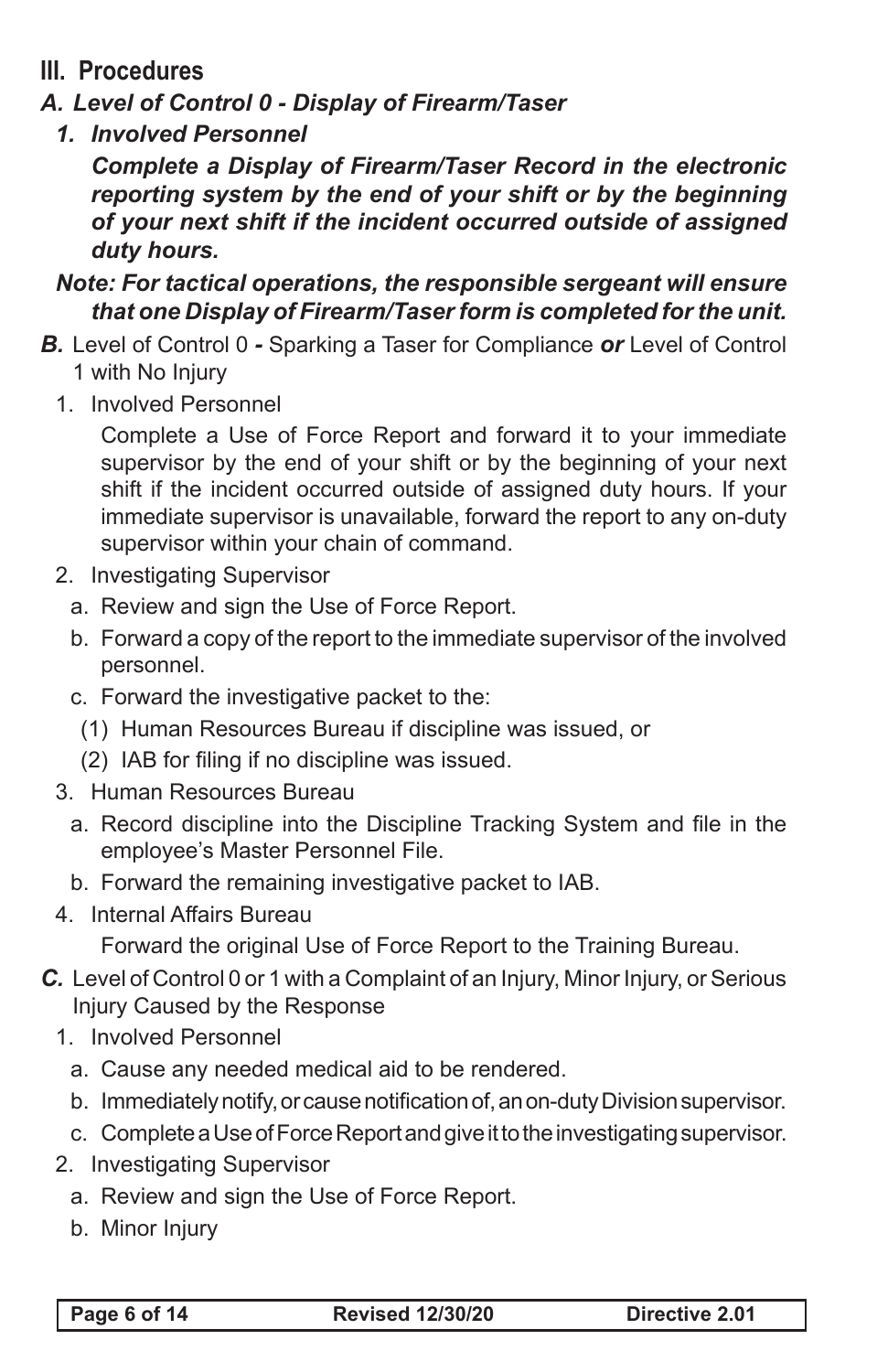- (1) Complete a Data Processing Worksheet, form U-10.164, and attach the Use of Force Report; a copy of the Arrest Information, form U-10.100; and any photographs taken.
- (2) Forward a copy of the report to the immediate supervisor of the involved personnel.
- (3) Forward the investigative packet to:
	- (a) Human Resources Bureau if discipline was issued, or
	- (b) IAB for filing if no discipline was issued.
- c. Serious Injury
	- (1) Complete an Injury to Prisoner administrative investigation and a Data Processing Worksheet. Attach the Use of Force Report and a copy of the Arrest Information form.
	- (2) Forward the packet through the chain of command to the commander.
		- (a) Commander
			- i) Make a final determination for *Level of Control* 0 *or* 1 with serious injury unless deviation from progressive discipline and/or departmental charges are recommended.
				- a) If deviation from progressive discipline and/or departmental charges are recommended, forward the investigative packet to the deputy chief.
			- ii) Forward the investigative packet to:
				- a) Human Resources Bureau if discipline was issued, or
				- b) IAB for filing if no discipline was issued.
- 3. Human Resources Bureau
	- a. Record discipline into the Discipline Tracking System and file in the employee's Master Personnel File.
	- b. Forward the remaining investigative packet to IAB.
- 4. Internal Affairs Bureau
	- a. If applicable, record the incident in the involved personnel's IAB database record.
	- b. Maintain a file copy of the Use of Force Report.
	- c. Forward the original Use of Force Report to the Training Bureau.
- *D.* Level of Control 2
	- 1. Involved Personnel
		- a. Cause any needed medical aid to be rendered.
		- b. Immediately notify, or cause notification of, an on-duty supervisor.
		- c. Complete a Use of Force Report and give it to the investigating supervisor.
	- 2. Investigating Supervisor
		- a. Review and sign the Use of Force Report.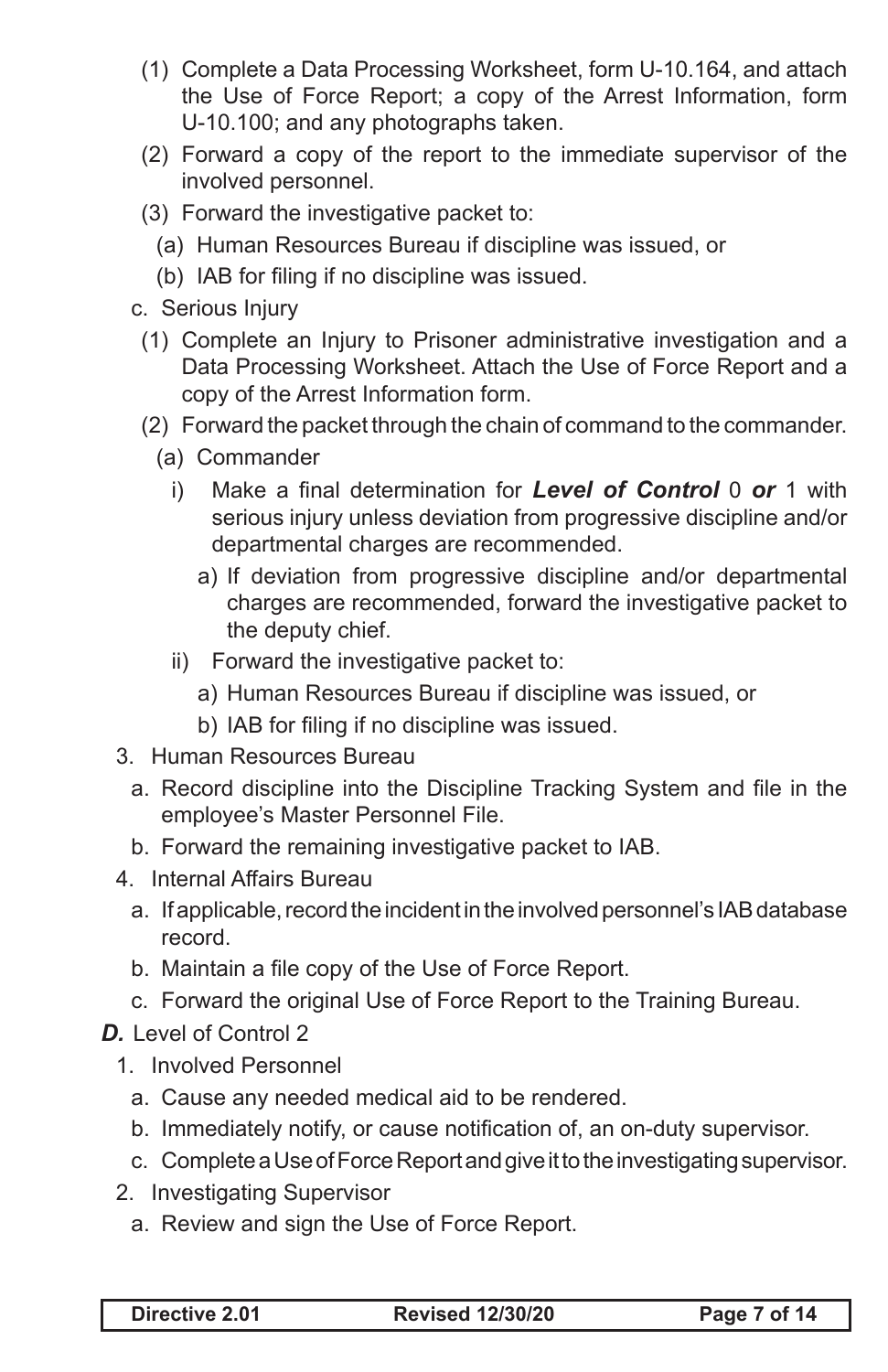- b. Forward a copy of the report to the immediate supervisor of the involved personnel.
- c. If the subject is being arrested or issued a summons:
	- (1) Ensure that the arresting personnel include the facts necessitating the use of chemical spray and details of the decontamination/treatment rendered in the narrative section of the Arrest Information form.
	- (2) Include a brief statement indicating justification for the use of chemical spray, the effectiveness of the chemical spray, and details of the decontamination process and treatment rendered on the Use of Force Report.
	- (3) Ensure that an "X" is placed in both the "Chemical Spray" box on the top left corner and the "Use of Force" box on the top right corner on the front of the Arrest Information form.
	- (4) Complete a Data Processing Worksheet, attach the Use of Force Report and a copy of the Arrest Information form, and forward the packet through the involved personnel's chain of command.
- d. If no arrest is made, add comments to the back of the Use of Force Report, and forward it along with a Data Processing Worksheet through the involved personnel's chain of command.
- e. If circumstances indicate that the use of chemical spray was not within Division policy, complete an investigation as indicated on the Use of Force Report, and forward it along with a Data Processing Worksheet through the involved personnel's chain of command.
- f. For a Level of Control 2 against a handcuffed subject:
- (1) Identify and interview the following:
	- (a) Involved Division personnel
	- (b) All available witnesses
	- (c) The subject upon whom chemical spray was used
- (2) Review and sign the Use of Force Report.
- (3) Complete an administrative investigation.
- (4) Complete a Data Processing Worksheet; attach the Use of Force Report, a copy of the Arrest Information form, and the administrative investigation;and forward the packet through the involved personnel's chain of command.
- 3. Immediate Supervisor
	- a. Make a final determination for Level of Control 2 (not against a handcuffed subject) unless deviation from progressive discipline and/or departmental charges are recommended.
		- (1) If deviation from progressive discipline and/or departmental charges are recommended, forward the investigative packet to the deputy chief.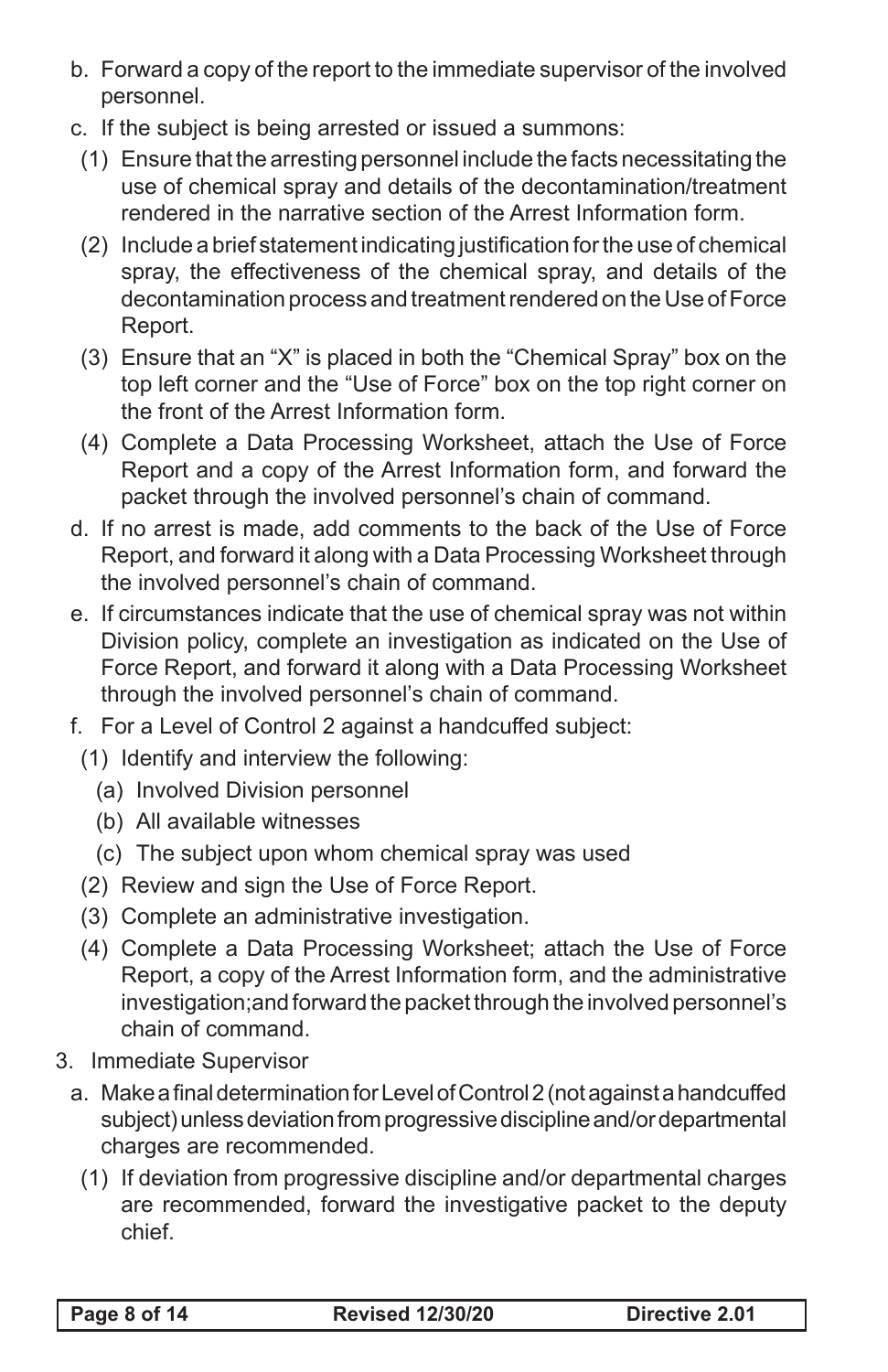- b. Forward the investigative packet to:
- (1) Human Resources Bureau if discipline was issued, or
- (2) IAB for filing if no discipline was issued.
- 4. Commander
	- a. Make a final determination for Level of Control 2 against a handcuffed subject unless deviation from progressive discipline and/or departmental charges are recommended.
		- (1) If deviation from progressive discipline and/or departmental charges are recommended, forward the investigative packet to the deputy chief.
	- b. Forward the investigative packet to:
		- (1) Human Resources Bureau if discipline was issued, or
		- (2) IAB for filing if no discipline was issued.
	- c. Cause the involved personnel to be notified of the final determination when no discipline or progressive discipline not resulting in departmental charges is the result.
- 5. Deputy Chief
	- a. If deviation from progressive discipline and/or departmental charges are recommended, forward the investigative packet to the Discipline/ Grievance Section for a just cause review, then to the Chief of Police.
- 6. Human Resources Bureau
	- a. Record discipline into the Discipline Tracking System and file in the employee's Master Personnel File.
	- b. Forward the remaining investigative packet to IAB.
- 7. Internal Affairs Bureau
	- a. Record the incident in the involved personnel's IAB database record.
	- b. Maintain the original Use of Force Report.
- *E.* Level of Control 3
	- 1. Involved Personnel
		- a. Cause any needed medical aid to be rendered.
		- b. Immediately notify, or cause notification of, an on-duty supervisor.
		- c. Complete a Use of Force Report and a Use of Taser Report, form U-10.128T, and give them to the investigating supervisor.
	- 2. Investigating Supervisor
		- a. Identify and interview the following:
			- (1) Involved Division personnel
			- (2) All available witnesses
			- (3) The subject upon whom the taser was used
		- b. Review and sign the Use of Force Report and the Use of Taser Report.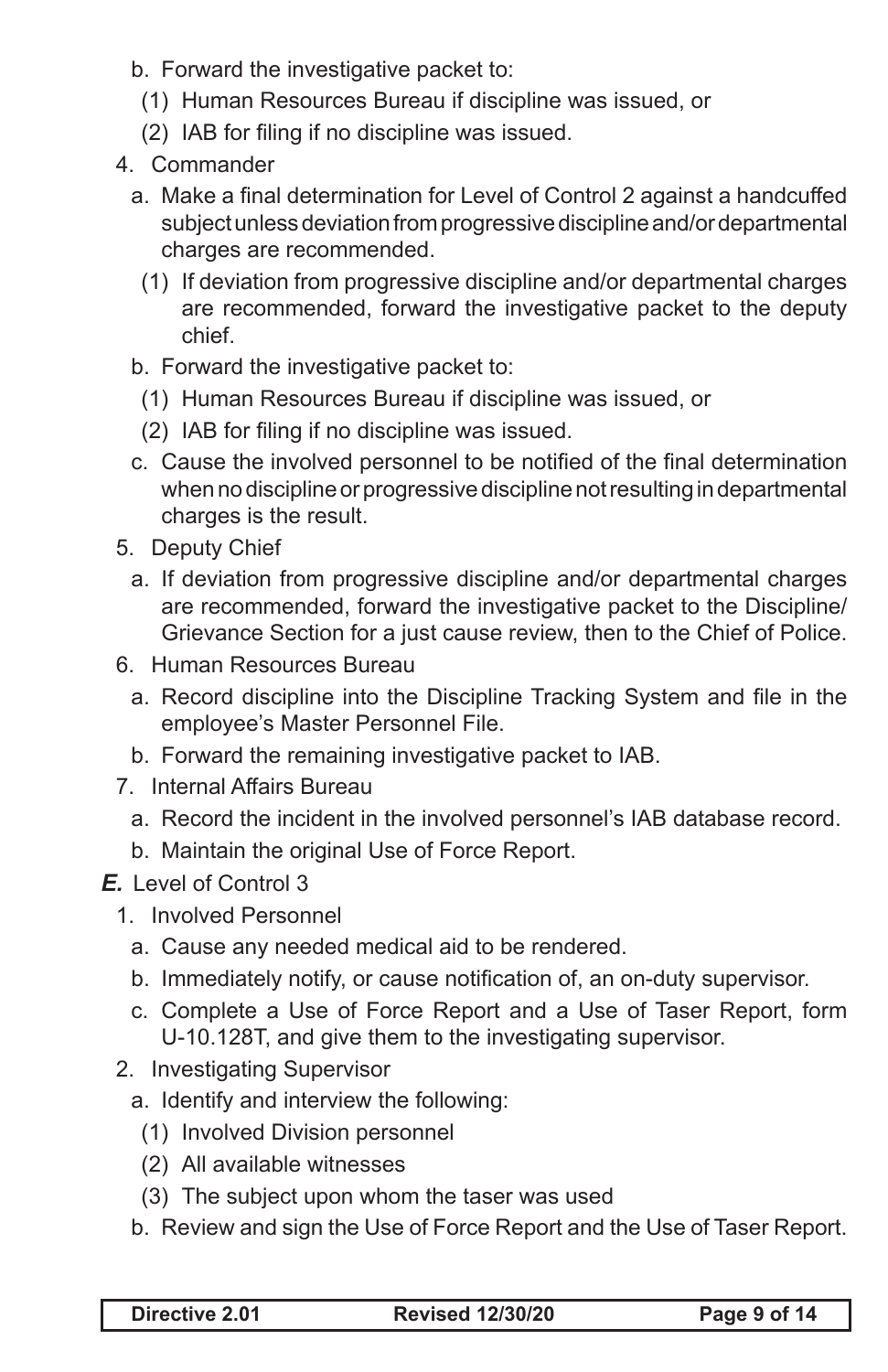- c. Complete the Data Processing Worksheet; attach the Use of Force Report, Use of Taser Report, any photographs taken, and a copy of the Arrest Information form; and forward the packet through the involved personnel's chain of command.
- d. For a Level of Control 3 against a handcuffed subject, when three or more cycles of the taser are applied to one subject, when one taser is applied to multiple subjects during the same incident, or when multiple tasers are applied to the same subject:
	- (1) Complete an administrative investigation.
	- (2) Attach the administrative investigation to the Data Processing Worksheet, Use of Force Report, Use of Taser Report, any photographs taken, and a copy of the Arrest Information form, and forward the packet through the involved personnel's chain of command.
- 3. Commander
	- a. Make a final determination for Level of Control 3 (no serious injury) unless deviation from progressive discipline and/or departmental charges are recommended.
		- (1) If deviation from progressive discipline and/or departmental charges are recommended, forward the investigative packet to the deputy chief.
	- b. Forward the investigative packet to:
		- (1) Human Resources Bureau if discipline was issued, or
		- (2) IAB for filing if no discipline was issued.
	- c. Cause the involved personnel to be notified of the final determination when no discipline or progressive discipline not resulting in departmental charges is the result.
- 4. Deputy Chief
	- a. Make a final determination for Level of Control 3 (serious injury) unless deviation from progressive discipline and/or departmental charges are recommended.
	- b. If deviation from progressive discipline and/or departmental charges are recommended, forward the investigative packet to the Discipline/ Grievance Section for a just cause review, then to the Chief of Police.
	- c. Cause the involved personnel to be notified of the final determination when no discipline or progressive discipline not resulting in departmental charges is the result.
	- d. Forward the investigative packet to:
		- (1) Human Resources Bureau if discipline was issued, or
		- (2) IAB for filing if no discipline was issued.
- 5. Human Resources Bureau
	- a. Record discipline into the Discipline Tracking System and file in the employee's Master Personnel File.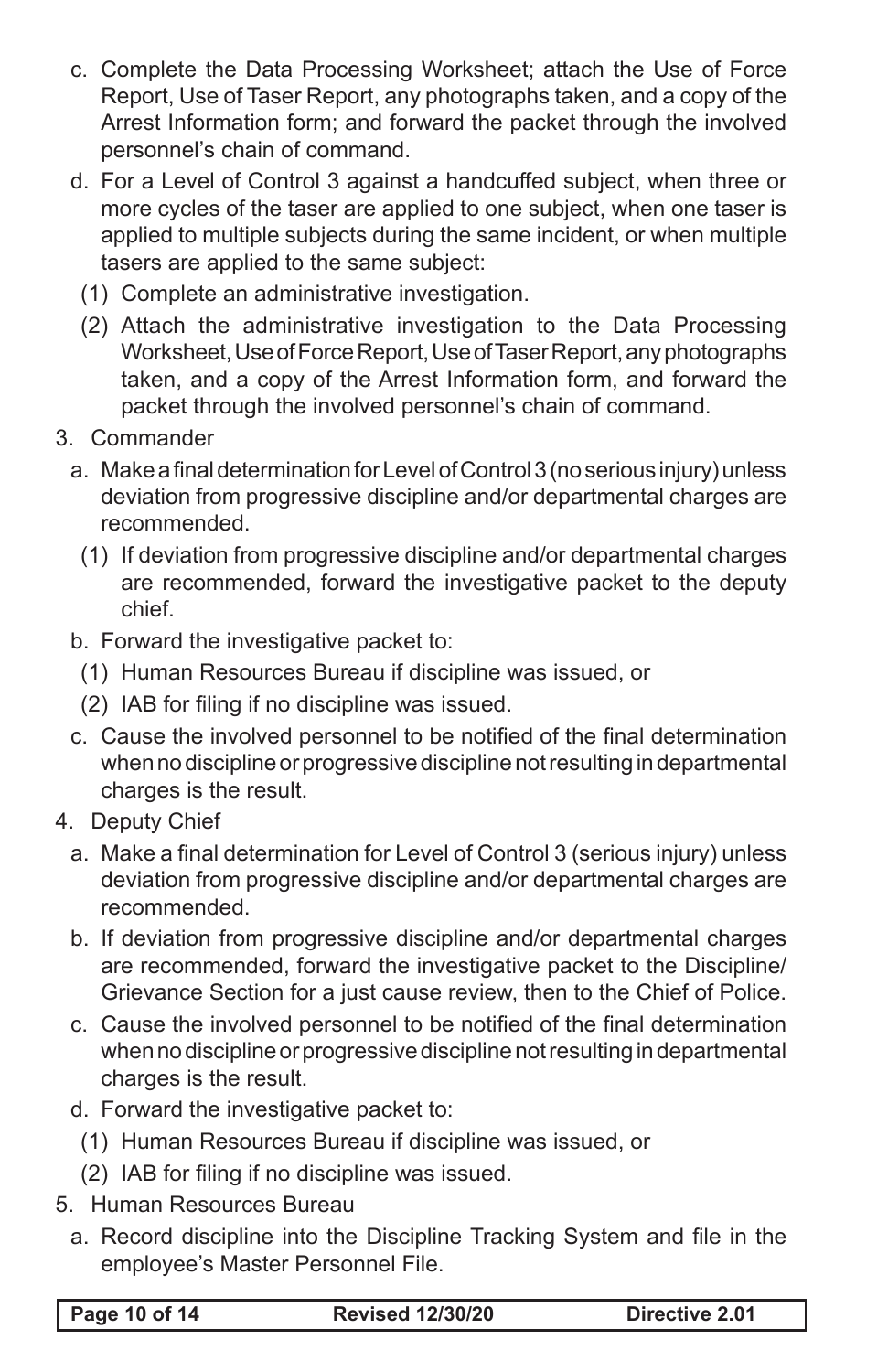- b. Forward the remaining investigative packet to IAB.
- 6. Internal Affairs Bureau
	- a. Record the incident in the involved personnel's IAB database record.
	- b. Maintain the original Use of Force Report.
- *F.* Level*s* of Control 4 and 5
	- 1. Involved Personnel
		- a. Cause any needed medical aid to be rendered.
		- b. Immediately notify, or cause notification of, an on-duty supervisor.
		- c. Complete a Use of Force Report and give it to the investigating supervisor.
	- 2. Investigating Supervisor
		- a. Identify and interview the following:
			- (1) Involved Division personnel
			- (2) All available witnesses
		- (3) The subject upon whom the use of force was used
		- b. Review the Use of Force Report.
		- c. Complete an administrative investigation.
		- d. Complete a Data Processing Worksheet; attach the Use of Force Report, a copy of the Arrest Information form, and the administrative investigation; and forward the packet through the involved personnel's chain of command.
	- 3. Commander
		- a. Make a final determination for Levels of Control 4 and 5 (no serious injury) unless deviation from progressive discipline and/or departmental charges are recommended.
		- (1) If deviation from progressive discipline and/or departmental charges are recommended, forward the investigative packet to the deputy chief.
		- b. Forward the investigative packet to the:
			- (1) Human Resources Bureau if discipline was issued, or
			- (2) IAB for filing if no discipline was issued.
		- c. Cause the involved personnel to be notified of the final determination when no discipline or progressive discipline not resulting in departmental charges is the result.
	- 4. Deputy Chief
		- a. Make a final determination for Levels of Control 4 and 5 (serious injury) unless deviation from progressive discipline and/or departmental charges are recommended.
		- b. If deviation from progressive discipline and/or departmental charges are recommended, forward the investigative packet to the Discipline/ Grievance Section for a just cause review, then to the Chief of Police.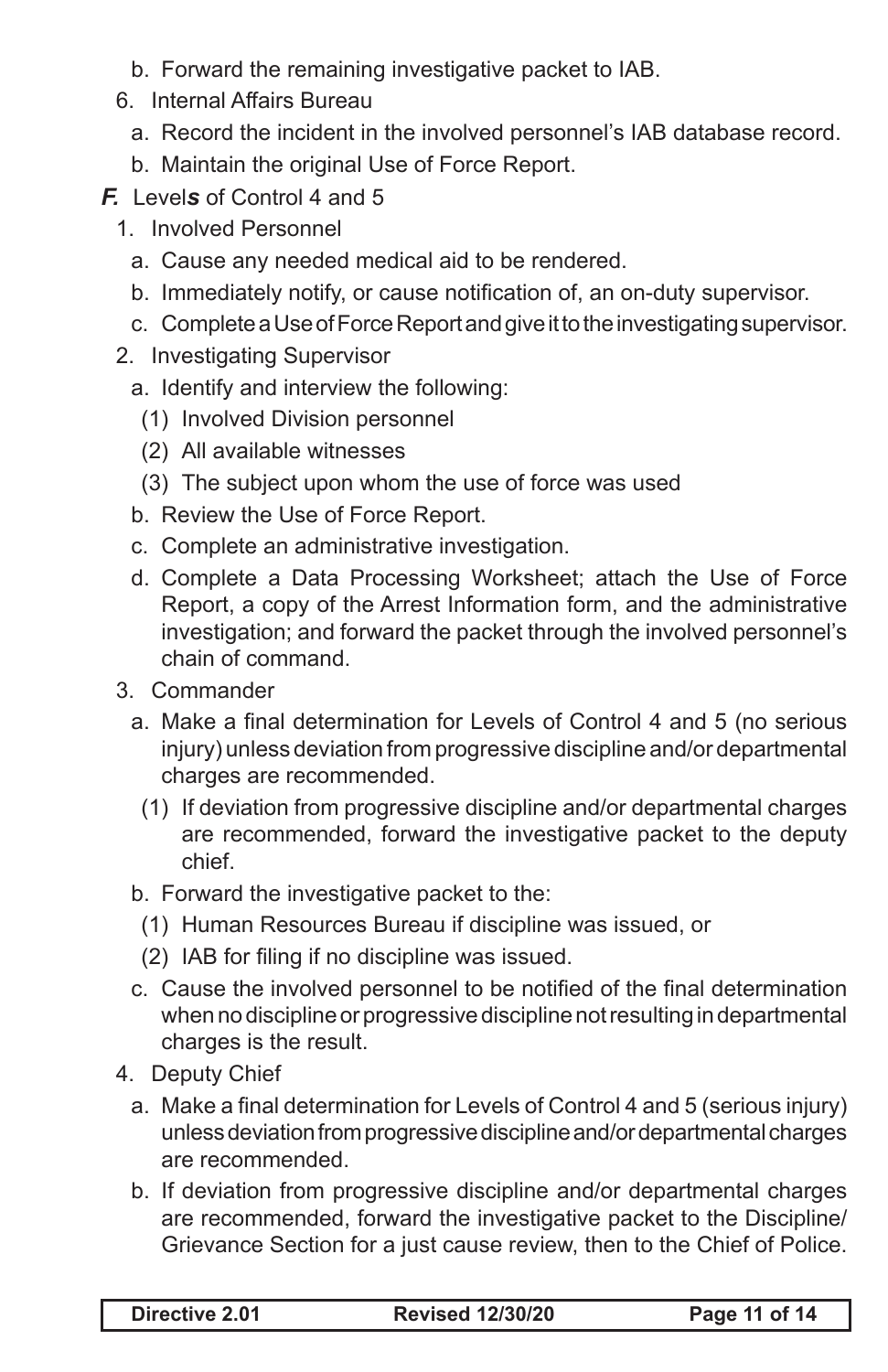- c. Forward the investigative packet to:
- (1) Human Resources Bureau if discipline was issued, or
- (2) IAB for filing if no discipline was issued.
- d. Cause the involved personnel to be notified of the final determination when no discipline or progressive discipline not resulting in departmental charges is the result.
- 5. Human Resources Bureau
	- a. Record discipline into the Discipline Tracking System and file in the employee's Master Personnel File.
	- b. Forward the remaining investigative packet to IAB.
- 6. Internal Affairs Bureau
	- a. Record the incident in the involved personnel's IAB database record.
	- b. Maintain the original Use of Force Report.
- *G.* Level*s* of Control 6 and 7
	- 1. Involved Personnel
		- a. Cause any needed medical aid to be rendered.
		- b. Immediately notify, or cause notification of, an on-duty supervisor.
		- c. Complete a Use of Force Report and give it to the investigating supervisor.
	- 2. Investigating Supervisor
		- a. Identify and interview the following:
			- (1) Involved Division personnel
			- (2) All available witnesses
			- (3) The subject upon whom the use of force was used
		- b. Review the Use of Force Report.
		- c. Complete an administrative investigation.
		- d. Complete a Data Processing Worksheet; attach the Use of Force Report, a copy of the Arrest Information form, and the administrative investigation; and forward the packet through the involved personnel's chain of command to IAB.
	- 3. Deputy Chief
		- a. Make a final determination for Levels of Control 6 and 7 unless deviation from progressive discipline and/or departmental charges are recommended.
			- (1) If deviation from progressive discipline and/or departmental charges are recommended, forward the investigative packet to the Discipline/ Grievance Section for a just cause review, then to the Chief of Police.
		- b. Forward the investigative packet to:
			- (1) Human Resources Bureau if discipline was issued, or
			- (2) IAB for filing if no discipline was issued.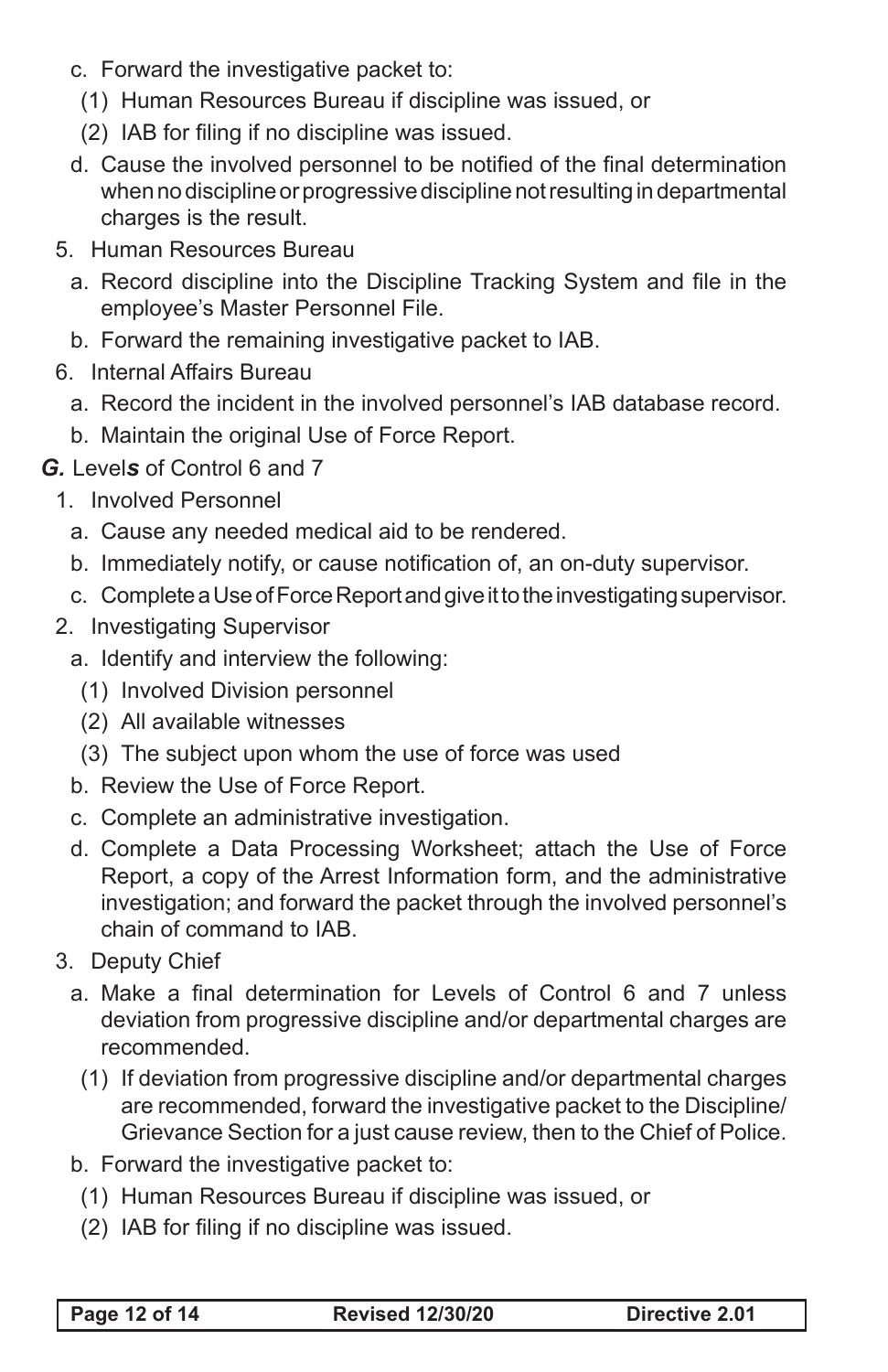- c. Cause the involved personnel to be notified of the final determination when no discipline or progressive discipline not resulting in departmental charges is the result.
- 4. Human Resources Bureau
	- a. Record discipline into the Discipline Tracking System and file in the employee's Master Personnel File.
	- b. Forward the remaining investigative packet to IAB.
- 5. Internal Affairs Bureau
	- a. Record the incident in the involved personnel's IAB database record.
	- b. Maintain the original Use of Force Report.
- *H.* Use of Force Resulting in Death or Serious Physical Harm Likely to Cause Death
	- 1. Involved Personnel
		- a. Cause any needed medical aid to be rendered.
		- b. Immediately cause Communications Bureau personnel to be notified.
		- c. Secure the scene.
	- 2. Communications Bureau
		- a. Dispatch personnel to render assistance or to secure the scene.
		- b. Notify the Columbus Division of Fire and those listed on the Emergency Notification Guide.
		- Note: The Investigative Duty Desk will contact an on-duty Assault/Homicide Section supervisor.
	- 3. Assault/Homicide Section Supervisor
		- a. *Ensure notification is made to* the independent *investigative*  agency.
		- b. Function as the Division liaison to the independent agency as outlined in the Assault/Homicide Section SOP.
		- c. Complete the required administrative paperwork, for example, *the*  Use of Force Report and Data Processing Worksheet*,* and forward as outlined in the Assault/Homicide Section SOP.
	- 4. Officer Support Team

Provide the involved personnel with any assistance, information, or other support they may desire.

- Note: Officer Support Team members are subject to being subpoenaed to attend legal proceedings and testify to what they are told by the involved personnel. Therefore, Officer Support Team members are cautioned not to discuss the incident.
- 5. Firearms/Police-Involved Death Review Board
	- a. Review all information concerning the incident.
	- b. Determine whether the police action was within Division policy.
	- c. Prepare and forward a summary of the findings, together with the original investigative packet, the Use of Force Report, and the Data Processing